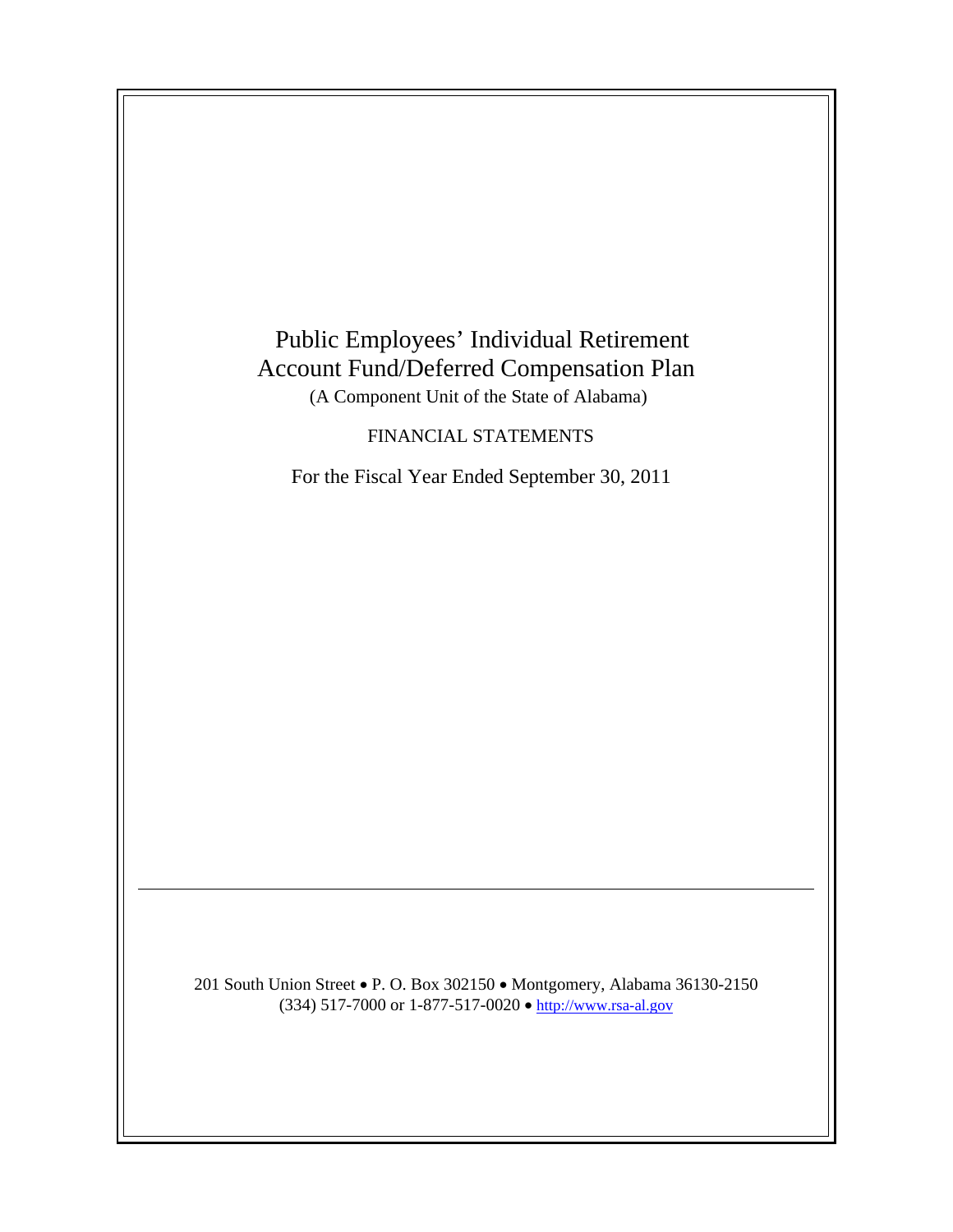

Carr, Riggs & Ingram, LLC 7550 Halcyon Summit Drive Montgomery, AL 36117

(334) 271-6678 (334) 271-6697 (fax) www.cricpa.com

**INDEPENDENT AUDITORS' REPORT** 

The Board of Control Public Employees' Individual Retirement Account Fund/Deferred Compensation Plan

We have audited the accompanying statement of fiduciary net assets of the Public Employees' Individual Retirement Account Fund/Deferred Compensation Plan (a component unit of the State of Alabama) as of September 30, 2011, and the related statement of changes in fiduciary net assets for the year then ended. These financial statements are the responsibility of the Public Employees' Individual Retirement Account Fund/Deferred Compensation Plan. Our responsibility is to express an opinion on these financial statements based on our audit. The prior year partial comparative information has been derived from the Public Employees' Individual Retirement Account Fund/Deferred Compensation Plan's 2010 financial statements and, in our report dated January 28, 2011, we expressed an unqualified opinion on such financial statements.

We conducted our audit in accordance with auditing standards generally accepted in the United States of America. Those standards require that we plan and perform the audit to obtain reasonable assurance about whether the financial statements are free of material misstatement. An audit includes examining, on a test basis, evidence supporting the amounts and disclosures in the financial statements. An audit also includes assessing the accounting principles used and significant estimates made by management, as well as evaluating the overall financial statement presentation. We believe that our audit provides a reasonable basis for our opinion.

In our opinion, the 2011 financial statements referred to above present fairly, in all material respects, the financial position of the Public Employees' Individual Retirement Account Fund/Deferred Compensation Plan (a component unit of the State of Alabama) as of September 30, 2011, and its changes in fiduciary net assets for the year then ended in conformity with U.S. generally accepted accounting principles.

The management's discussion and analysis on pages 2 and 3 are not required parts of the basic financial statements but are supplementary information required by U.S. generally accepted accounting principles. We have applied certain limited procedures, which consisted principally of inquiries of management regarding the methods of measurement and presentation of the required supplementary information. However, we did not audit the information and express no opinion on it.

Carry Rigger & Ingram, L.L.C.

January 31, 2012 Montgomery, Alabama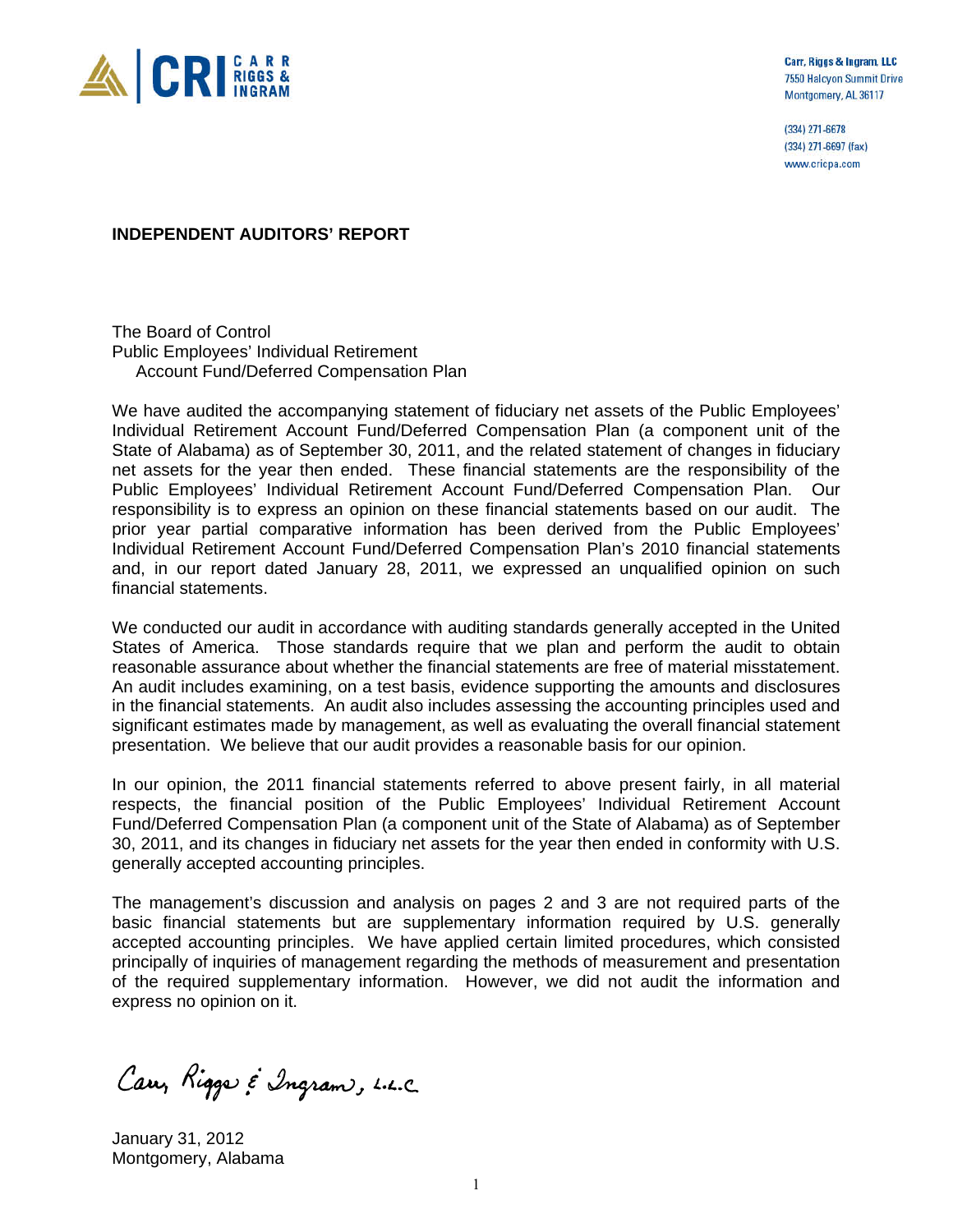#### **Public Employees' Individual Retirement Account Deferred Compensation Plan Management's Discussion and Analysis**

The Public Employees' Individual Retirement Account Deferred Compensation Plan (the Plan) operates as a deferred compensation plan as defined in Section 457 of the Internal Revenue Code of the United States. The following discussion provides an overview of the financial position and results of operation for the Plan as of and for the year ended September 30, 2011, respectively. For more detailed information, please refer to the financial statements, including the Notes to the Financial Statements.

#### **Overview of the Financial Statements**

The financial statements of the Plan include the Statement of Fiduciary Net Assets and the Statement of Changes in Fiduciary Net Assets. The Notes to the Financial Statements are also included in this report and are considered an integral part of the financial statements.

The financial statements are prepared using the economic resources measurement focus and the accrual basis of accounting. Revenues are recognized when earned and expenses are recognized when incurred, regardless of when cash is received or expended. Investments are reported at fair value.

The *Statement of Fiduciary Net Assets* includes all assets and liabilities of the Plan and provides a snapshot of the financial position of Plan as of the end of the fiscal year. Assets are reduced by liabilities resulting in the net assets that are held in trust for the Plan's members as of the fiscal year-end.

*The Statement of Changes in Fiduciary Net Assets* reports all of the additions and deductions in the fiscal year for the Plan. Additions are primarily comprised of member contributions and investment income. Deductions primarily consist of distributions made by Plan participants during the fiscal year. The change in fiduciary net assets plus the beginning fiduciary net assets results in the fiduciary net assets held in trust for members at fiscal year-end.

The *Notes to the Financial Statements* are considered an integral part of the financial statements and should be read in conjunction with the financial statements. The Notes include a description of the Plan, the accounting policies used by the Plan, and notes and disclosures regarding the Plan's investments.

Comparative financial statements for the years ending September 30, 2011 and September 30, 2010 have been included below.

|                                               |               |                     |                  | % Increase/ |
|-----------------------------------------------|---------------|---------------------|------------------|-------------|
|                                               | 2011          | 2010                | <b>Variance</b>  | (Decrease)  |
| Assets                                        |               |                     |                  |             |
| Cash                                          | \$            | \$<br>478 \$        | (477)            | (99.79)     |
| Interest and Dividends Receivable             | 10,334,641    | 10,394,206          | (59, 565)        | (0.57)      |
| Investments                                   | 1,414,255,957 | 1,322,165,061       | 92,090,896       | 6.97        |
| <b>Invested Securities Lending Collateral</b> | 83,569,476    | 244,882,771         | (161,313,295)    | (65.87)     |
| <b>Total Assets</b>                           | 1,508,160,075 | 1,577,442,516       | (69, 282, 441)   | (4.39)      |
| <b>Liabilities</b>                            |               |                     |                  |             |
| <b>Investment Purchases Payable</b>           | 5,088,000     | 19,667              | 5,068,333        | 25,770.75   |
| Securities Lending Collateral                 | 83,569,476    | 244,882,771         | (161, 313, 295)  | (65.87)     |
| <b>Total Liabilities</b>                      | 88,657,476    | 244,902,438         | (156, 244, 962)  | (63.80)     |
| <b>Net Assets Held in Trust for Deferred</b>  |               |                     |                  |             |
| <b>Compensation Benefits</b>                  | 1,419,502,599 | \$<br>1,332,540,078 | \$<br>86,962,521 | 6.53        |

#### **Summary Comparative Statement of Fiduciary Net Assets As of September 30, 2011 and 2010**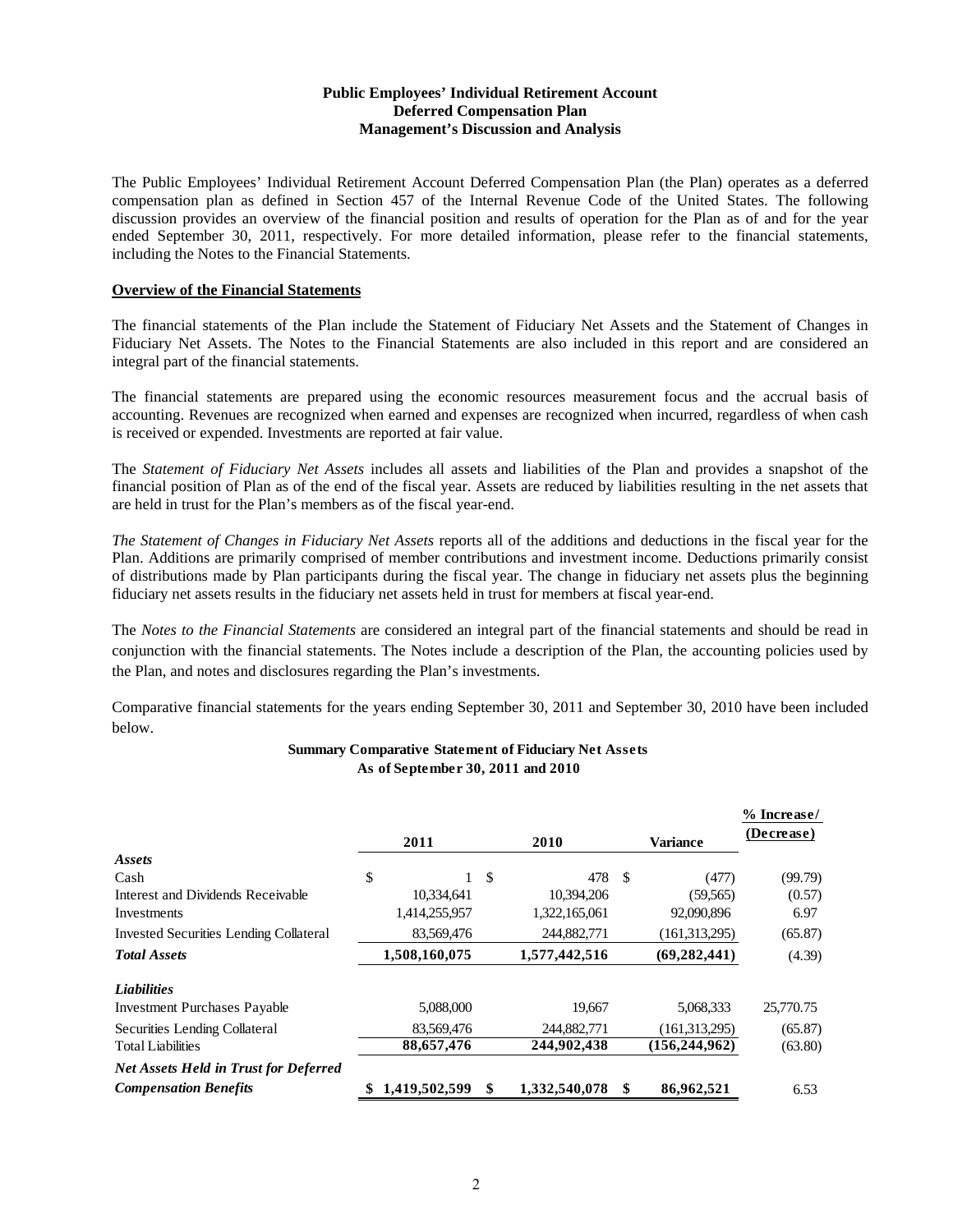| <b>Summary Comparative Statement of Changes in Fiduciary Net Assets</b> |
|-------------------------------------------------------------------------|
| For the Fiscal Years Ended September 30, 2011 and 2010                  |

|                                                   |                   |     |                 |    |                 | $%$ Increase/ |
|---------------------------------------------------|-------------------|-----|-----------------|----|-----------------|---------------|
|                                                   | 2011              |     | 2010            |    | <b>Variance</b> | (Decrease)    |
| <b>Additions</b>                                  |                   |     |                 |    |                 |               |
| <b>Member Contributions</b>                       | \$<br>132,649,349 | \$. | 118,533,403     | \$ | 14,115,946      | 11.91         |
| Interest & Dividend Income                        | 47,972,545        |     | 47,952,720      |    | 19,825          | 0.04          |
| Net Increase in Fair Value of Investments         | 71,631            |     | 51, 517, 383    |    | (51,445,752)    | (99.86)       |
| Net Income from Securities Lending Activities     | 1,819,552         |     | 653,204         |    | 1,166,348       | 178.56        |
| <b>Total Additions</b>                            | 182,513,077       |     | 218,656,710     |    | (36, 143, 633)  | (16.53)       |
| <b>Deductions</b>                                 |                   |     |                 |    |                 |               |
| <b>Normal Distributions</b>                       | 94,717,675        |     | 74,410,501      |    | 20,307,174      | 27.29         |
| Emergency Withdrawals                             | 832,881           |     | 796,440         |    | 36,441          | 4.58          |
| <b>Total Deductions</b>                           | 95,550,556        |     | 75,206,941      |    | 20,343,615      | 27.05         |
| <b>Increase in Fiduciary Net Assets</b>           | 86,962,521        |     | 143,449,769     |    | (56, 487, 248)  | (39.38)       |
| <b>Net Assets Held in Trust for Deferred</b>      |                   |     |                 |    |                 |               |
| <b>Compensation Benefits at Beginning of Year</b> | 1,332,540,078     |     | 1,189,090,309   |    | 143,449,769     | 12.06         |
| <b>Net Assets Held in Trust for Deferred</b>      |                   |     |                 |    |                 |               |
| <b>Compensation Benefits at End of Year</b>       | \$1,419,502,599   |     | \$1,332,540,078 | -S | 86,962,521      | 6.53          |

# **Financial Highlights**

- $\triangleright$  For the fiscal year ending September 30, 2011, the highest percentage of investments held in trust for plan members was in corporate bonds (30%), U.S. government guaranteed securities (19%), and common and preferred stock (15%).
- $\triangleright$  The Plan's annual rate of return on investments as calculated by State Street Bank and Trust Company, the Fund's investment custodian, was 4.23% for fixed securities and 1.03% for equity securities.
- $\triangleright$  During the fiscal year, net securities lending income increased by 178.56%. This was primarily the result of a 62.77% increase in securities lending revenue and a 66.85% decrease in borrower rebates, a component of securities lending expense. The increase in securities lending revenue was driven by the demand for securities lending throughout the market and an effort by the State Street lending team to lock in some longer term loans and to focus more on the fee based non-cash collateral loans. Borrower rebates declined due to a decline in short-term interest rates and an aforementioned shift to non-cash collateral over cash collateral where the borrower rebates are derived. The other component of securities lending expense, management fee expense, increased 64.52% this fiscal year as a direct result of the increase in securities lending revenue.
- $\triangleright$  Member contributions increased by 11.91% during the fiscal year mainly as a result of an increase in the amount of rollovers from Deferred Retirement Option Plans.
- $\triangleright$  Member distributions increased by 27.05% during the 2011 fiscal year. This increase was mainly a result of rollovers by members to other eligible plans such as a Section 401(k), 403(b), 457 plan, Roth IRA, or a Traditional IRA.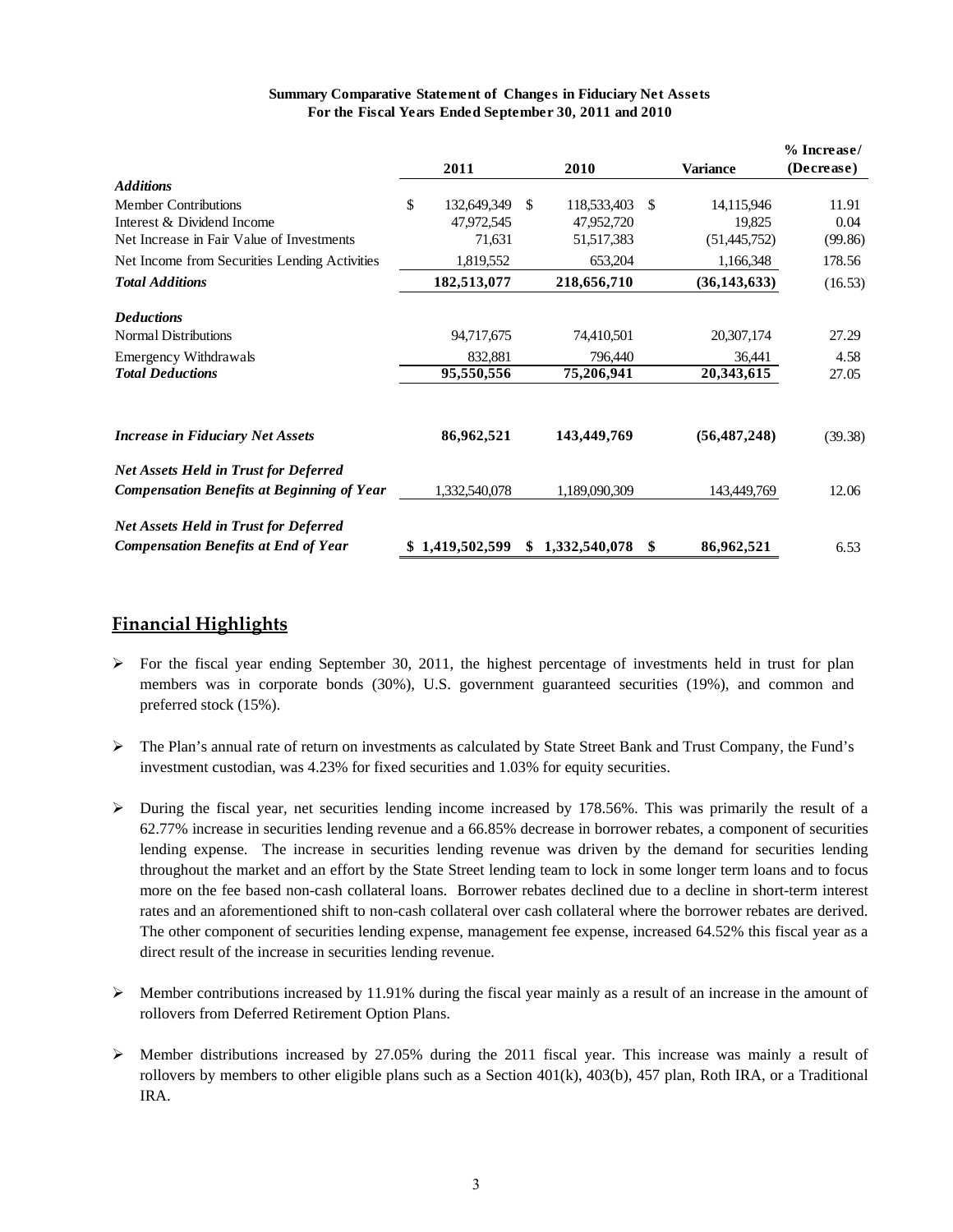#### **PUBLIC EMPLOYEES' INDIVIDUAL RETIREMENT ACCOUNT FUND DEFERRED COMPENSATION PLAN Statement of Fiduciary Net Assets September 30, 2011 with comparative amounts at September 30, 2010**

|                                                                    | 2011 |               | 2010 |               |  |
|--------------------------------------------------------------------|------|---------------|------|---------------|--|
| <b>Assets</b>                                                      |      |               |      |               |  |
| Cash                                                               | \$   | 1             | \$   | 478           |  |
| Interest and Dividends Receivable                                  |      | 10,334,641    |      | 10,394,206    |  |
| Investments, at Fair Value (Note 2)                                |      |               |      |               |  |
| <b>Commercial Paper</b>                                            |      | 160,590,271   |      | 193,690,615   |  |
| Money Market Funds                                                 |      | 77,186,608    |      | 43,889,603    |  |
| U. S. Government Guaranteed Bonds                                  |      | 269,049,351   |      | 254,343,826   |  |
| U. S. Agency Securities                                            |      | 94,851,206    |      | 126,426,921   |  |
| Mortgage-backed Securities                                         |      | 146,254,651   |      | 100,974,038   |  |
| Corporate Bonds                                                    |      | 417,093,147   |      | 361,512,575   |  |
| <b>Private Placements</b>                                          |      | 31,811,026    |      | 43,411,643    |  |
| <b>Common and Preferred Stocks</b>                                 |      | 217,419,697   |      | 197,915,840   |  |
| <b>Total Investments</b>                                           |      | 1,414,255,957 |      | 1,322,165,061 |  |
| <b>Invested Securities Lending Collateral</b>                      |      | 83,569,476    |      | 244,882,771   |  |
| <b>Total Assets</b>                                                |      | 1,508,160,075 |      | 1,577,442,516 |  |
| <b>Liabilities</b>                                                 |      |               |      |               |  |
| <b>Investment Purchases Payable</b>                                |      | 5,088,000     |      | 19,667        |  |
| Securities Lending Collateral                                      |      | 83,569,476    |      | 244,882,771   |  |
| <b>Total Liabilities</b>                                           |      | 88,657,476    |      | 244,902,438   |  |
| <b>Net Assets Held in Trust for Deferred Compensation Benefits</b> | \$   | 1,419,502,599 | \$   | 1,332,540,078 |  |

See accompanying Notes to the Financial Statements.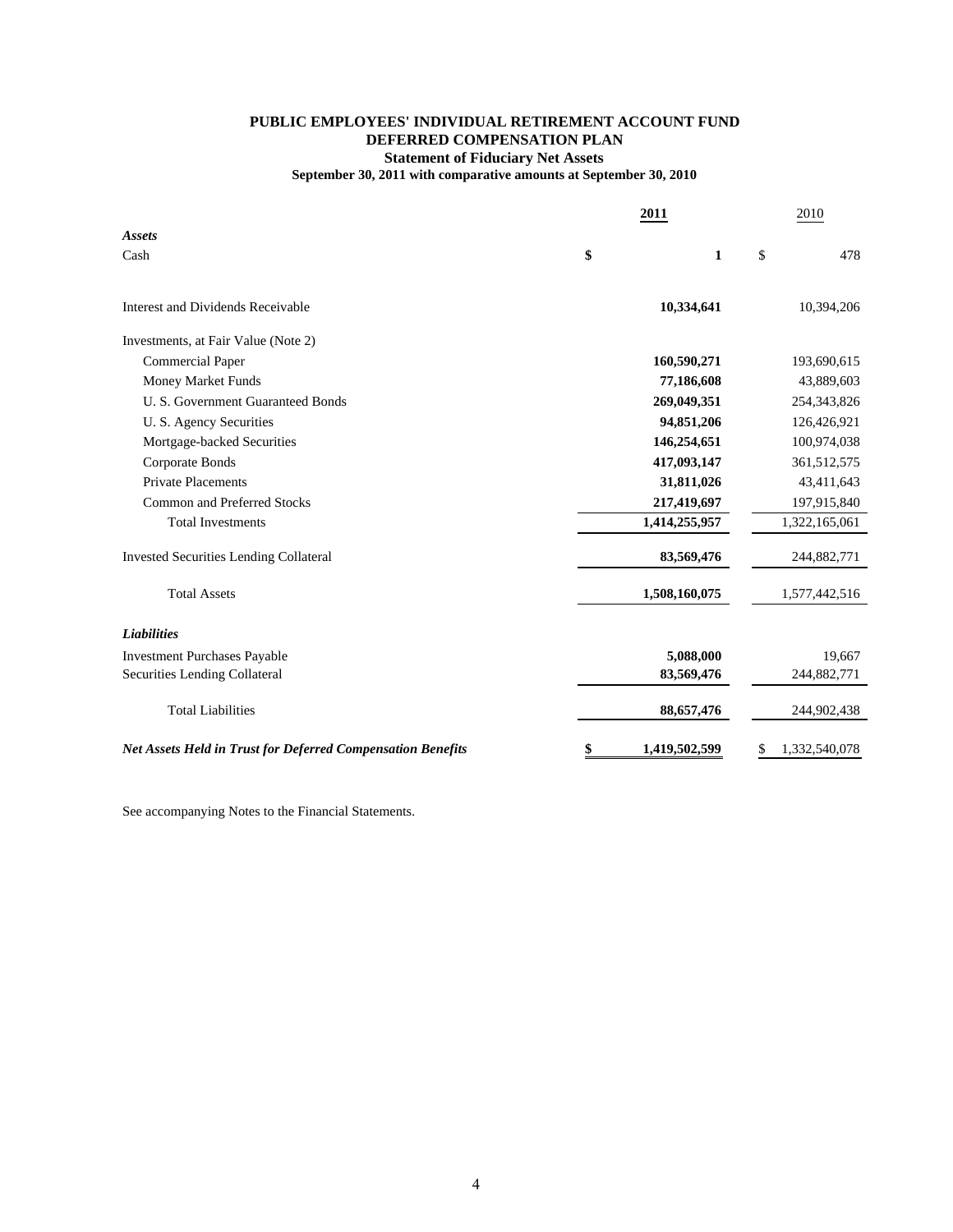# **PUBLIC EMPLOYEES' INDIVIDUAL RETIREMENT ACCOUNT FUND DEFERRED COMPENSATION PLAN Statement of Changes in Fiduciary Net Assets**

### **For the Fiscal Year Ended September 30, 2011 with comparative amounts shown for 2010**

|                                                                     | 2011                | 2010              |
|---------------------------------------------------------------------|---------------------|-------------------|
| <b>Additions</b>                                                    |                     |                   |
| <b>Member Contributions</b>                                         | \$<br>132,649,349   | \$<br>118,533,403 |
| Investment Income (Note 2)                                          |                     |                   |
| From Investing Activities                                           |                     |                   |
| <b>Interest and Dividends</b>                                       | 47,972,545          | 47,952,720        |
| Net Increase in Fair Value of Investments                           | 71,631              | 51,517,383        |
| Total Investment Income from Investing Activities                   | 48,044,176          | 99,470,103        |
| From Securities Lending Activities                                  |                     |                   |
| Securities Lending Income                                           | 2,474,871           | 1,520,443         |
| Less Securities Lending Expenses:                                   |                     |                   |
| <b>Borrower Rebates</b>                                             | 194,641             | 587,234           |
| <b>Management Fees</b>                                              | 460,678             | 280,005           |
| <b>Total Securities Lending Expenses</b>                            | 655,319             | 867,239           |
| Income from Securities Lending Activities, Net                      | 1,819,552           | 653,204           |
| Net Investment Income                                               | 49,863,728          | 100,123,307       |
| <b>Total Additions</b>                                              | 182,513,077         | 218,656,710       |
| <b>Deductions</b>                                                   |                     |                   |
| <b>Normal Distributions</b>                                         | 94,717,675          | 74,410,501        |
| <b>Emergency Withdrawals</b>                                        | 832,881             | 796,440           |
| <b>Total Deductions</b>                                             | 95,550,556          | 75,206,941        |
| <b>Change in Net Assets</b>                                         | 86,962,521          | 143,449,769       |
| <b>Net Assets Held in Trust for Deferred Compensation Benefits:</b> |                     |                   |
| Beginning of Year                                                   | 1,332,540,078       | 1,189,090,309     |
| <b>End of Year</b>                                                  | \$<br>1,419,502,599 | \$1,332,540,078   |

See accompanying Notes to the Financial Statements.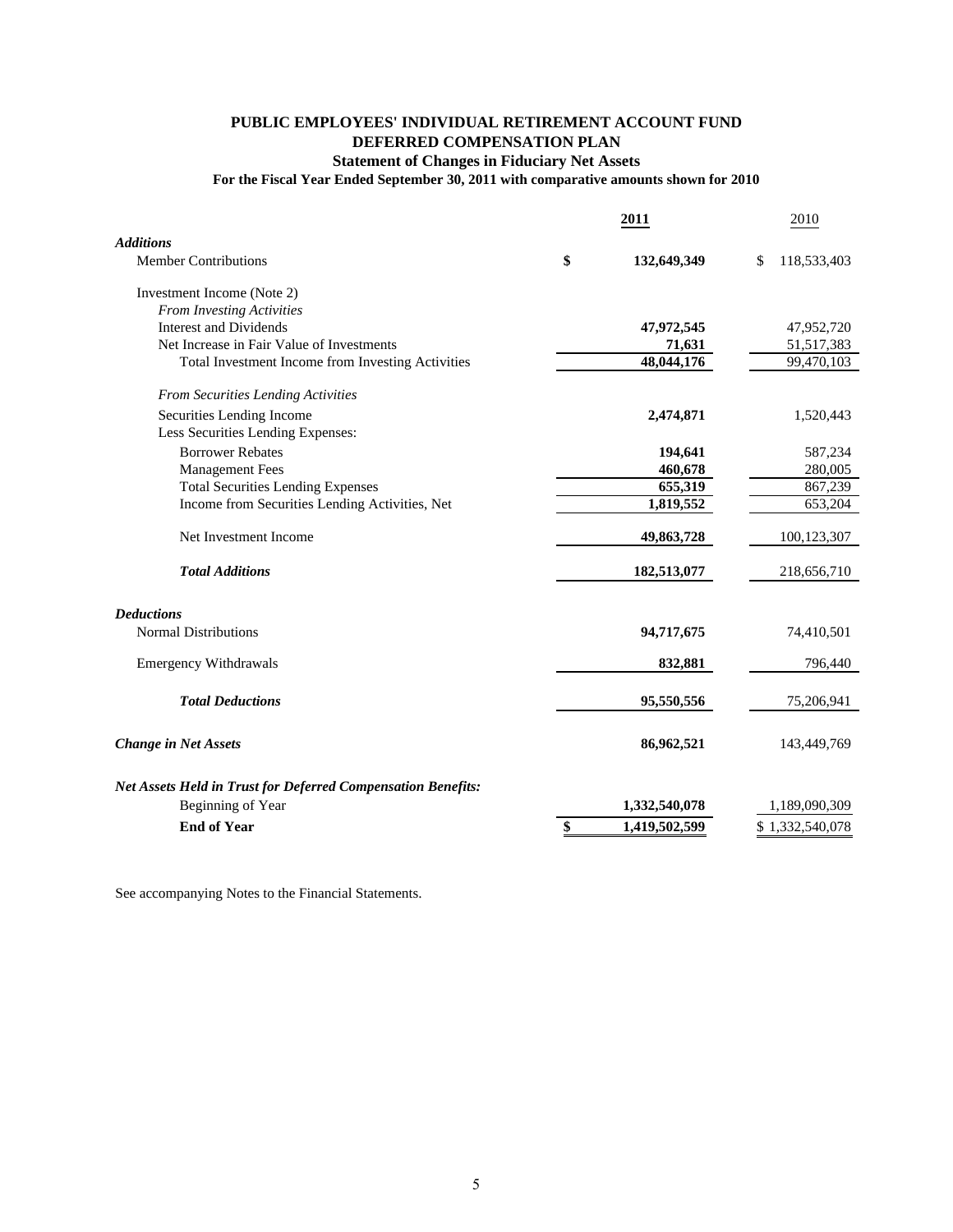# **1) Organization and Summary of Significant Accounting Policies**

#### **A. Plan Description**

On November 26, 1986, the Public Employees' Individual Retirement Account Fund (PEIRAF or "The Board") Board of Control established the Public Employees' Individual Retirement Account Fund/Deferred Compensation Plan (PEIRAF/DCP) under the provisions of Act 86-685 of the 1986 Legislature to afford the PEIRAF members the greatest possible tax benefits under the federal income tax laws. The PEIRAF/DCP operates as a deferred compensation plan as defined in Section 457 of the Internal Revenue Code of the United States and began receiving deferred portions of employees' income on January 1, 1987. The responsibility for the general administration and operation of the PEIRAF/DCP is vested in its Board of Control. In accordance with the Governmental Accounting Standards Board (GASB) pronouncements, the PEIRAF/DCP is considered a component unit of the State of Alabama (State) and is included in the State's *Comprehensive Annual Financial Report*.

Effective January 1, 2011, each member may defer a maximum of \$16,500 per calendar year. Any member, age 50 and older, may make additional deferrals of \$5,500 for calendar year 2011. A member may "catch-up" unused eligible amounts for one to three years if the member did not defer the maximum deferral amount in the years beginning with 1986 and was eligible to participate. In order to make these additional deferrals ("catch-up" deferrals), a member must be within three years of normal retirement and be eligible for an unreduced pension. PEIRAF/DCP investments are participant-directed in either an S&P 500 Index Fund or in fixed income investments such as corporate bonds, U.S. agency obligations, government national mortgage association securities, and commercial paper.

All members of the Teachers' Retirement System of Alabama, Employees' Retirement System of Alabama, Judicial Retirement Fund, and employees of employers eligible to participate in the Employees' Retirement System pursuant to provisions of Section 36-27-6, *Code of Alabama 1975,* and public officials and employees of the State of Alabama or any political subdivision thereof (collectively, participating employers) are members of the PEIRAF/DCP and are eligible to participate. As of September 30, 2011, there were 34,987 participants.

Effective October 1, 1997, the PEIRAF/DCP adopted Trust status in compliance with The Small Business Job Protection Act of 1996. Deferred income and investment earnings are held in trust for the exclusive benefit of the plan's participants and their beneficiaries.

# **B. Cash**

Cash consists of deposits held by the State Treasurer in the PEIRAF/DCP's name. Deposits are entirely insured by Federal depository insurance or protected under the Security for Alabama Funds Enhancement (SAFE) Program. The *Code of Alabama 1975* requires all State organizations to participate in the SAFE Program. The SAFE Program is a multiple financial institution collateral pool. The SAFE Program requires all public funds to be deposited in a financial institution designated by the State Treasurer as a qualified public depository. Each qualified public depository is required to pledge collateral in accordance with the rules established by the SAFE Board of Directors. In the event that a qualified public depository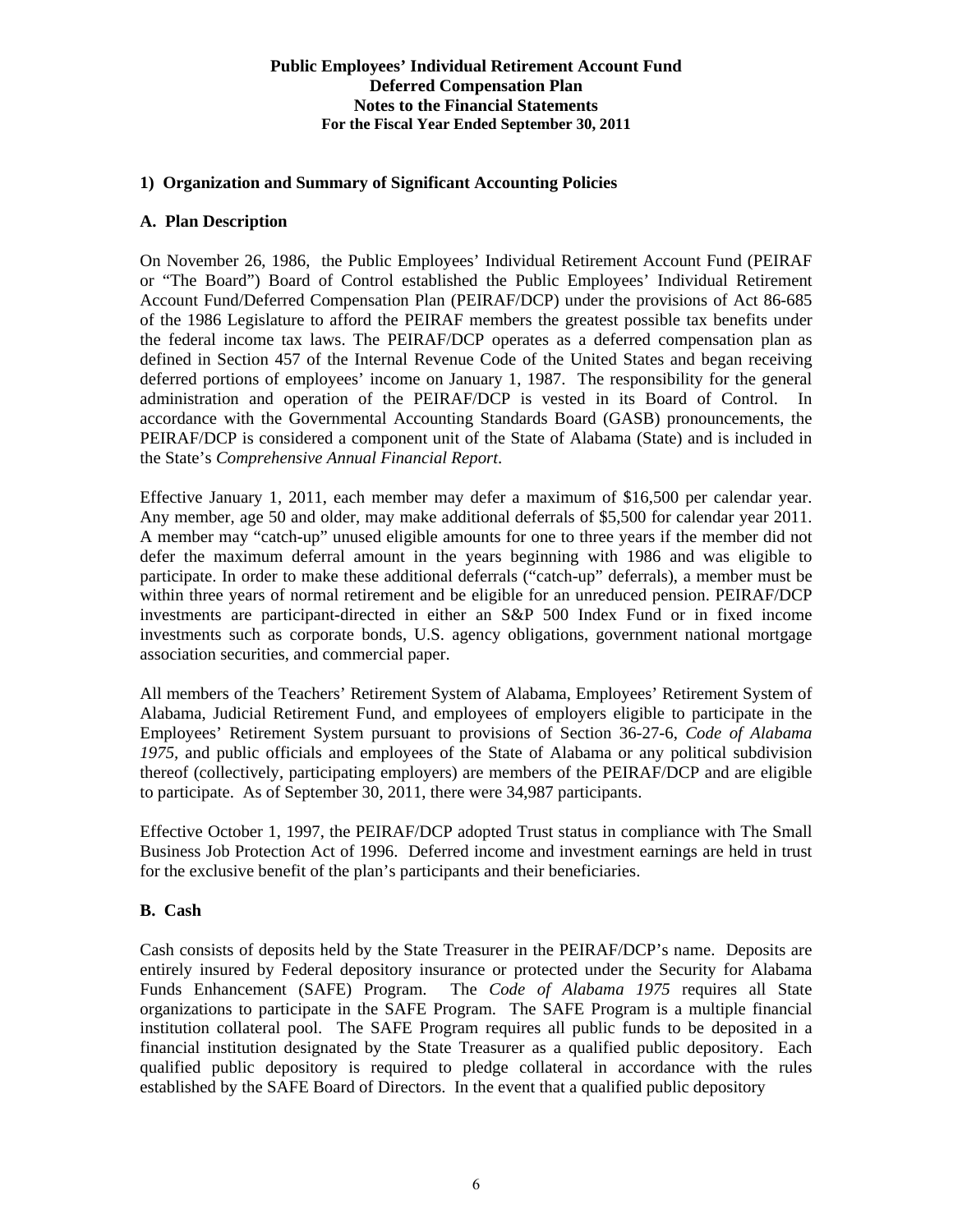# **B. Cash, Continued**

defaults or becomes insolvent and the pledged collateral is insufficient to satisfy the claims of public depositors, the *Code of Alabama 1975, Section 41-14A-9(3)* authorizes the State Treasurer to make assessments against the other qualified public depositories in the pool so that there will be no loss of public funds.

# **C. Basis of Accounting**

 The PEIRAF/DCP is a private purpose trust fund that operates under the accrual basis of accounting. Revenues are recognized when earned and expenses are recognized when incurred, regardless of the timing of the cash flows in accordance with standards of the GASB. Subsequent events were evaluated by management through the date the financial statements were available to be issued.

#### **D. Investments**

The Board of Control has the authority and responsibility to invest and reinvest available funds, through the secretary-treasurer of the Employees' Retirement System, in bonds, mortgage-backed securities, common and preferred stocks, or other investment vehicles with the care, skill, prudence, and diligence under the circumstances then prevailing that a prudent person acting in a like capacity and familiar with such matters would use.

All investments are carried at fair value except money market securities with a remaining maturity of one year or less at the time of purchase which are reported at cost, which approximates fair value. Securities traded on national exchanges are valued at the last reported sales price at current exchange rates. Mortgage-backed securities are reported based on estimated future principal and interest payments discounted at the prevailing interest rate for similar instruments. Generally, private placements are valued based on the selling price of similar investments sold in the open market. In those instances where there are no similar investments sold in the open market, an appraisal is performed to determine the fair value of the private placements.

#### **E. Income Distribution**

All investment income earned on the accrual basis is posted monthly to member accounts based on average daily balances. Income posted to member accounts was at an annual rate of 4.39 percent for the fixed investment option. Income posted to member accounts was at an annual rate of 1.04 percent for the stock investment option.

# **F. Administrative Costs**

Under the provisions of Legislative Act 2001-1061, the administrative costs incurred directly for the operation of the PEIRAF/DCP are provided from the expense funds of the Teachers' Retirement System and the Employees' Retirement System.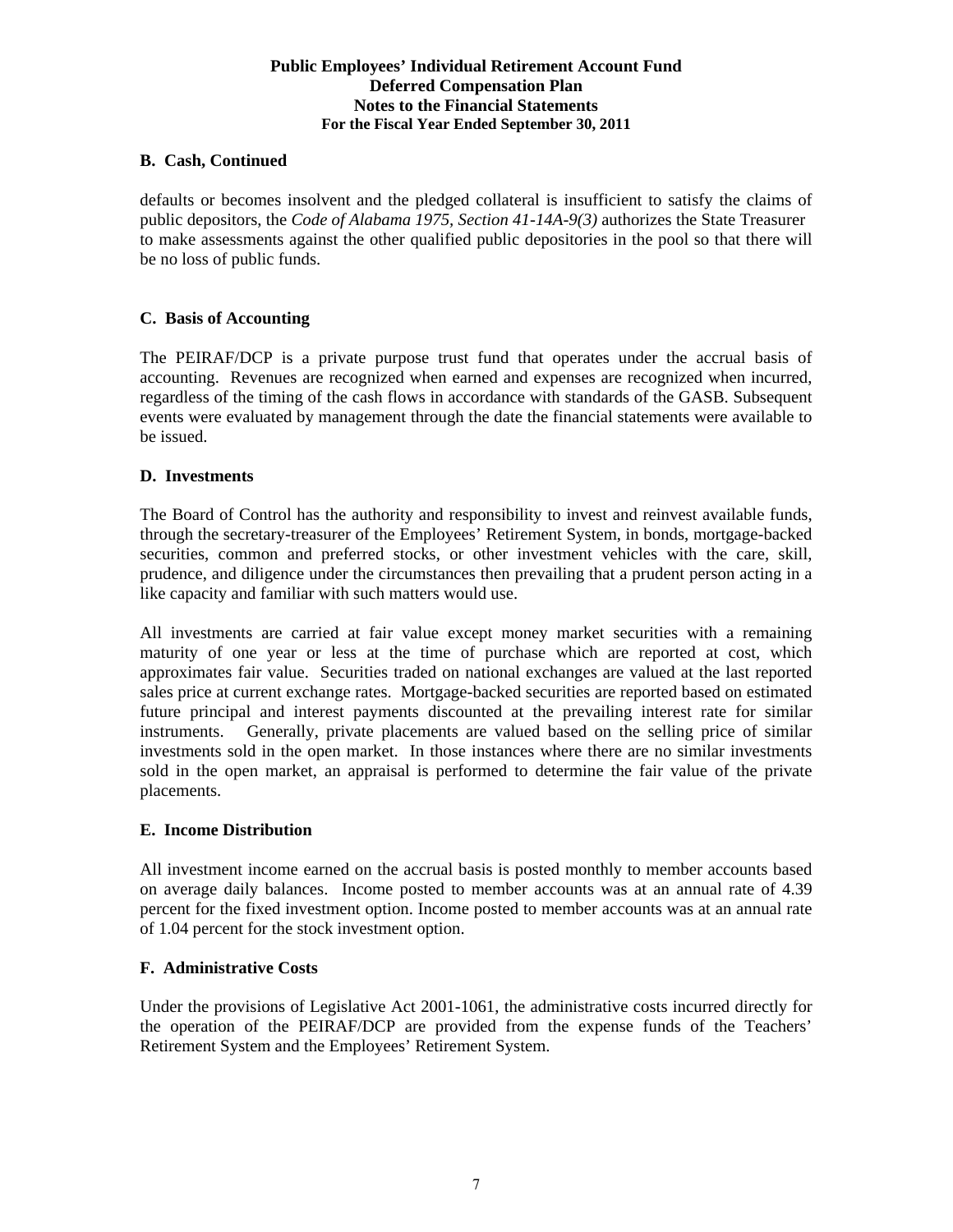# **G. Distribution Policy**

An employee may retire or terminate service and receive a lump-sum distribution, a partial distribution followed by equal monthly payments, or a monthly disbursement. Internal Revenue Code and Regulations require that distributions to the member begin no later than April 1 of the calendar year following the calendar year in which the employee attains age 70-1/2 or retires, whichever is later. Generally, distributions may begin at any age following retirement or separation of service. Normal distributions include monthly benefit disbursements, lump-sum distributions upon retirement or separation of service, and rollovers to other qualified plans. Member withdrawals include emergency disbursements.

#### **H. Comparative Statements**

 The basic financial statements include the prior year Statement of Fiduciary Net Assets and Statement of Changes in Fiduciary Net Assets (Statements) for comparative purposes only. Prior year Note Disclosures are not included. Therefore, the prior year basic financial statement presentation does not meet the minimum level of detail required for a presentation in conformity with generally accepted accounting principles. Accordingly, the prior year Statements should be read in conjunction with the PEIRAF/DCP's prior year financial report from which the prior year Statements were derived.

## **I. Use of Estimates**

The preparation of financial statements in conformity with generally accepted accounting principles requires management to make estimates and assumptions that affect the reported amounts and disclosures in the financial statements. Actual results may differ from these estimates.

#### **2) Investments**

#### **A. Investment Risks**

Investments are subject to certain types of risks, including interest rate risk, custodial credit risk, credit quality risk, and concentration of credit risk. The following describes those risks:

Interest Rate Risk – The fair value of fixed-maturity investments fluctuates in response to changes in market interest rates. Increases in prevailing interest rates generally translate into decreases in fair value of those instruments. The fair value of interest sensitive instruments may also be affected by the creditworthiness of the issuer, prepayment options, relative values of alternative investments, and other general market conditions. Certain fixed maturity investments have call provisions that could result in shorter maturity periods.

Custodial Credit Risk – For an investment, custodial credit risk is the risk that an entity will not be able to recover the value of its investments or collateral securities that are in the possession of an outside party if the counterparty fails. The PEIRAF/DCP's custodial credit risk policy requires the custodial agent to hold or direct its agents or subcustodians to hold, for the account of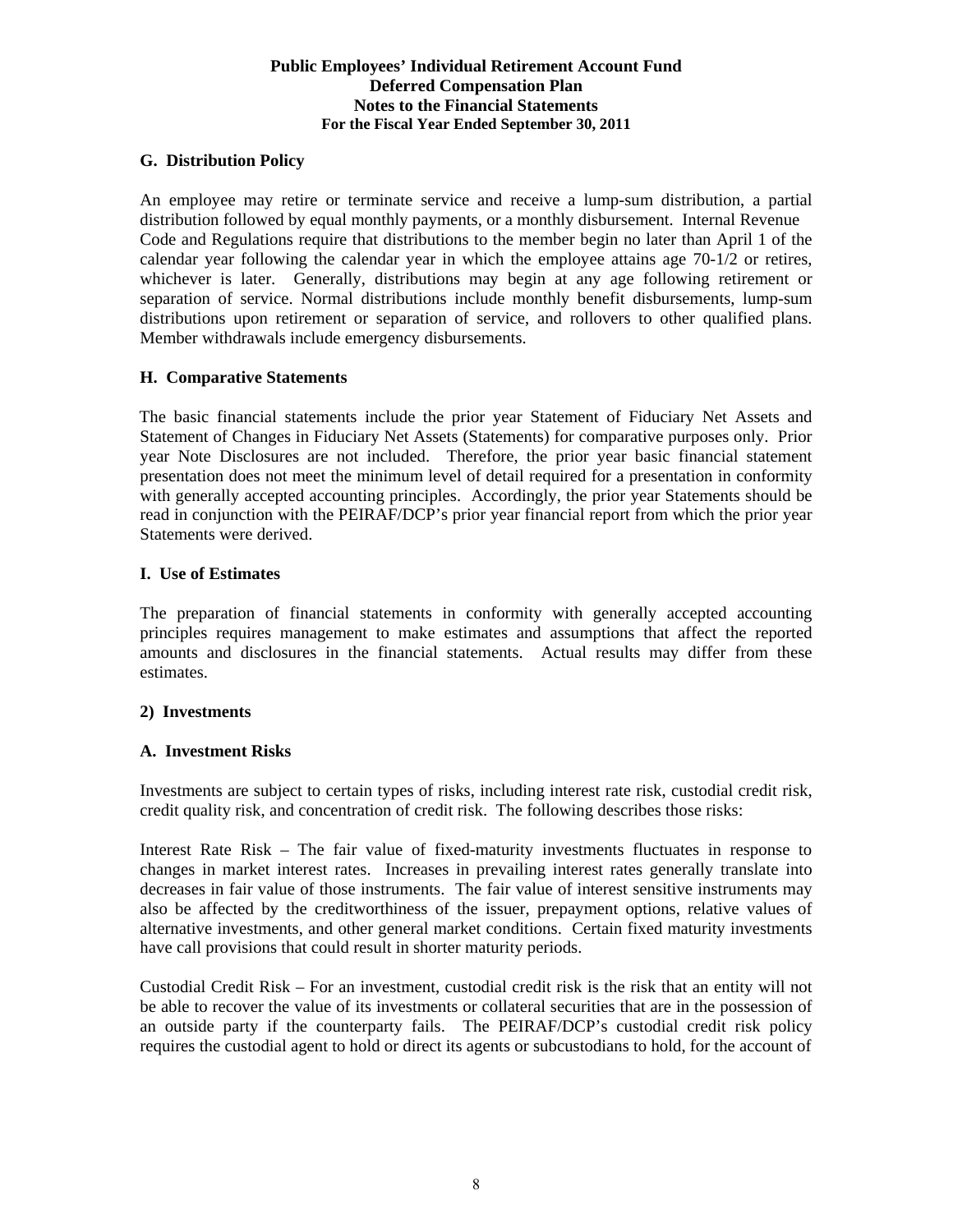#### **A. Investment Risks, Continued**

the PEIRAF/DCP, all securities and other non-cash property other than securities in the Federal Reserve book-entry system, in a clearing agency which acts as a securities depository, or in another book-entry system. The PEIRAF/DCP's safekeeping agent holds all investments of the PEIRAF/DCP in the PEIRAF/DCP's name except for securities in the Securities Lending Program.

Credit Quality – Nationally recognized statistical rating organizations provide ratings of debt securities quality based on a variety of factors, such as the financial condition of the issuers, which provide investors with some idea of the issuer's ability to meet its obligations. Domestic fixed-maturity investments may consist of rated or non-rated securities. International fixedmaturity investments may consist of securities with a rating of at least A by one of the principal rating agencies at the time of purchase or acquisition, except that up to 2% of the fair value of the Fund's total portfolio may be invested in obligations of sovereign countries with a rating of BBB or BAA at the time of purchase. The Fund may hedge against the possible adverse effects of currency fluctuations on the Fund's portfolio of international fixed income obligations when it is considered appropriate. Short-term investments may consist of commercial paper rated at least A-2 and/or P-2, repurchase agreements, short-term U.S. securities, and other money market investments.

Concentration of Credit Risk – The distribution of investments between fixed maturity investments and the S & P index fund is determined by member elections.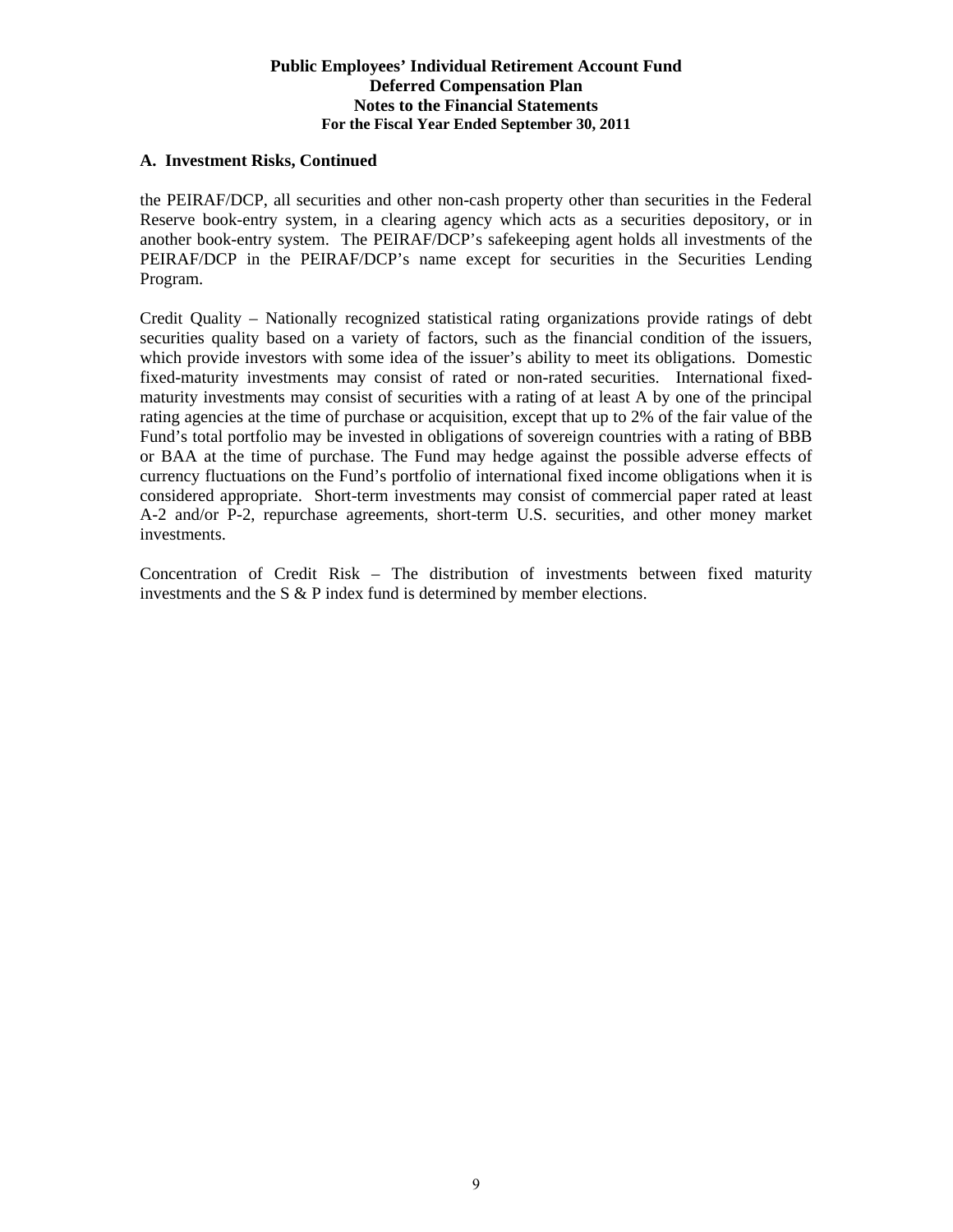# **A. Investment Risks, Continued**

The following table provides information as of September 30, 2011, concerning the fair value of investments and interest rate risk:

|                                      |                          |               | <b>INVESTMENTS</b>                     |                      |               |                   |     |               |
|--------------------------------------|--------------------------|---------------|----------------------------------------|----------------------|---------------|-------------------|-----|---------------|
|                                      |                          |               | <b>Maturity in Years at Fair Value</b> |                      |               |                   |     |               |
|                                      | <b>Less</b>              |               |                                        |                      | <b>More</b>   | <b>Total Fair</b> |     |               |
| <b>Type of Investment</b>            | Than 1                   |               | $1-5$                                  | $6 - 10$             | Than 10       | Value             |     | Cost          |
| <b>Fixed Maturity</b>                |                          |               |                                        |                      |               |                   |     |               |
| Domestic                             |                          |               |                                        |                      |               |                   |     |               |
| Money Market Funds                   | \$<br>77,186,608         | S             | $\overline{\phantom{0}}$               | \$<br>$\blacksquare$ | \$<br>٠       | \$<br>77,186,608  | \$. | 77,186,608    |
| Commercial Paper                     | 160,590,271              |               |                                        | ٠                    | ۰             | 160,590,271       |     | 160,590,271   |
| U.S. Agency                          |                          |               | 44,671,735                             | 44, 265, 545         | 5,913,926     | 94,851,206        |     | 87, 575, 231  |
| U.S. Government Guaranteed           |                          |               | 70,239,185                             | 167,558,443          | 31,251,723    | 269,049,351       |     | 245,685,849   |
| Corporate Bonds                      | 47,860,752               |               | 137, 187, 550                          | 151,910,248          | 80,134,597    | 417,093,147       |     | 397,254,819   |
| <b>Private Placements</b>            |                          |               | 15,575,764                             | ٠                    | 16,235,262    | 31,811,026        |     | 41,271,749    |
| <b>GNMAs</b>                         | $\overline{\phantom{0}}$ |               | ٠                                      |                      | 9,370,991     | 9,370,991         |     | 8,639,922     |
| Collateralized Mortgage Obligations  | ٠                        |               |                                        | 3,980,445            | 132,903,215   | 136,883,660       |     | 132,939,005   |
| <b>Total Domestic Fixed Maturity</b> | 285,637,631              | <sup>\$</sup> | 267, 674, 234                          | \$ 367,714,681       | \$275,809,714 | 1,196,836,260     |     | 1,151,143,454 |
|                                      |                          |               |                                        |                      |               |                   |     |               |

*Equities*

Domestic 217,419,697 226,127,222 **Total Investments \$ 1,414,255,957 \$ 1,377,270,676**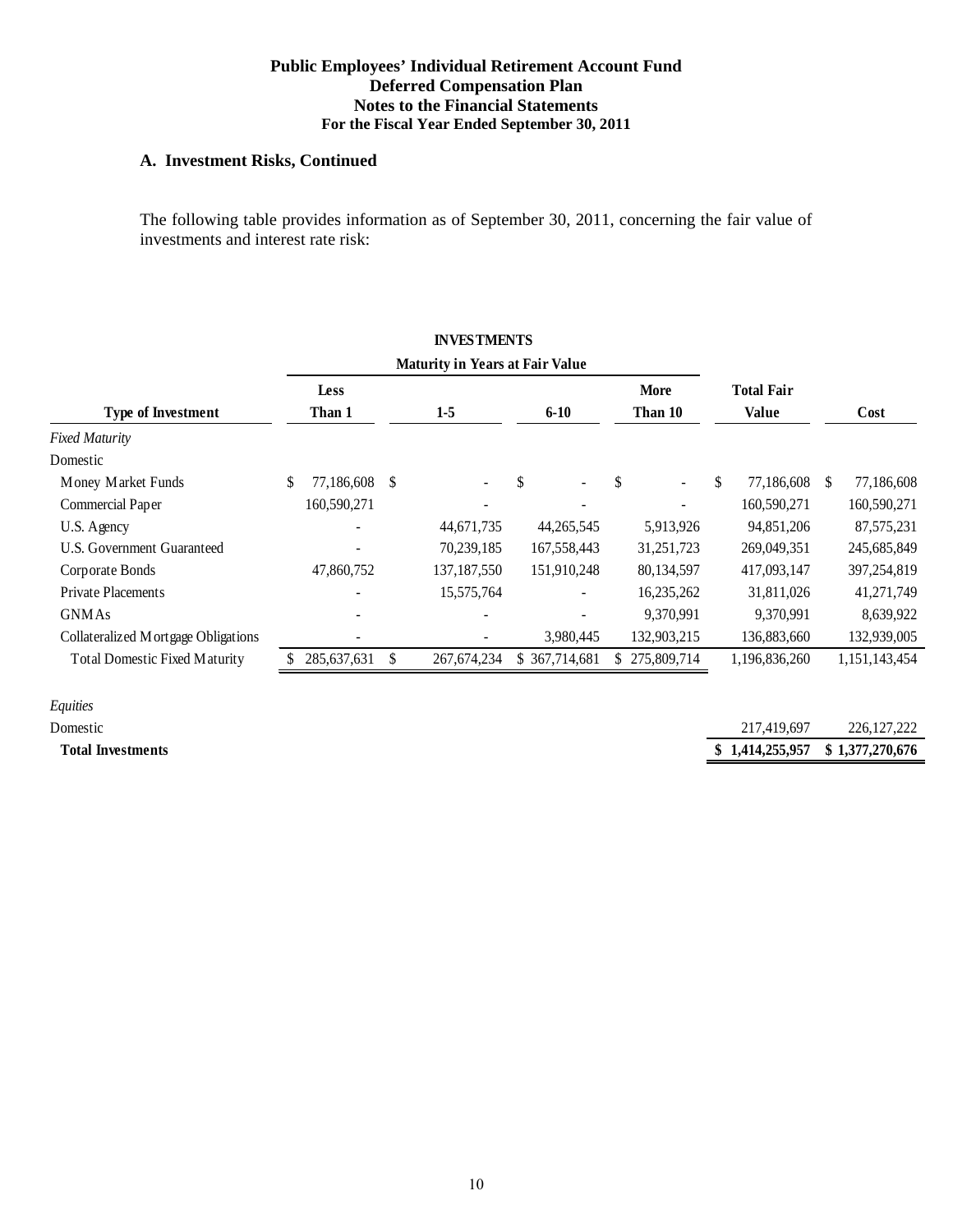# **A. Investment Risks, Continued**

The following table provides information as of September 30, 2011, concerning credit risk:

#### **RATINGS OF FIXED MATURITIES**

|                                       |                   |                     | <b>Fair Value as</b><br>a Percent of<br><b>Total Fixed</b> |      |
|---------------------------------------|-------------------|---------------------|------------------------------------------------------------|------|
| <b>Moody's Ratings</b>                | <b>Fair Value</b> | Cost                | <b>Maturity Fair</b>                                       |      |
| Aaa                                   | \$<br>219,458,885 | \$<br>209,196,509   | 18.34                                                      | $\%$ |
| Aal                                   | 5,197,204         | 4,409,194           | 0.43                                                       |      |
| Aa2                                   | 27,154,243        | 25,380,674          | 2.27                                                       |      |
| Aa3                                   | 26,065,407        | 23,094,761          | 2.18                                                       |      |
| AA(SP)                                | 37,233,149        | 37,221,523          | 3.11                                                       |      |
| $P-1$                                 | 77,186,608        | 77,186,608          | 6.45                                                       |      |
| $P-2$                                 | 160,590,270       | 160,590,270         | 13.42                                                      |      |
| A <sub>1</sub>                        | 34,826,341        | 34,023,207          | 2.91                                                       |      |
| A <sub>2</sub>                        | 44,778,599        | 41,172,542          | 3.74                                                       |      |
| A <sub>3</sub>                        | 40,425,429        | 36,501,318          | 3.38                                                       |      |
| A(SP)                                 | 1,995,727         | 1,716,000           | 0.17                                                       |      |
| Baa1                                  | 87,863,581        | 81,102,611          | 7.34                                                       |      |
| Baa2                                  | 63,499,379        | 58,560,699          | 5.31                                                       |      |
| Baa3                                  | 29,968,843        | 29,165,629          | 2.50                                                       |      |
| $BBB+ (SP)$                           | 4,375,764         | 3,781,567           | 0.37                                                       |      |
| BBB (SP)                              | 1,845,074         | 1,623,005           | 0.15                                                       |      |
| Ba1                                   | 18,248,187        | 17,608,864          | 1.52                                                       |      |
| Ba <sub>2</sub>                       | 2,750,303         | 2,689,728           | 0.23                                                       |      |
| Ba3                                   | 6,032,071         | 6,568,906           | 0.50                                                       |      |
| Caa <sub>2</sub>                      | 4,056,543         | 4,270,045           | 0.34                                                       |      |
| U.S. Government Guaranteed Securities | 278,420,342       | 254,325,772         | 23.26                                                      |      |
| <b>Not Rated</b>                      | 24,864,311        | 40,954,022          | 2.08                                                       |      |
| <b>Total Fixed Maturities</b>         | \$1,196,836,260   | \$<br>1,151,143,454 | 100.00                                                     | $\%$ |

The Moody's ratings are used when available. The Standard & Poor's rating is used when Moody's rating is not available. Standard & Poor's ratings are denoted by (SP). Fixed maturity investments that are not rated are included in the "Not Rated Category".

The total fair market value of fixed maturities includes privates placement securities in the amount of \$31,811,026.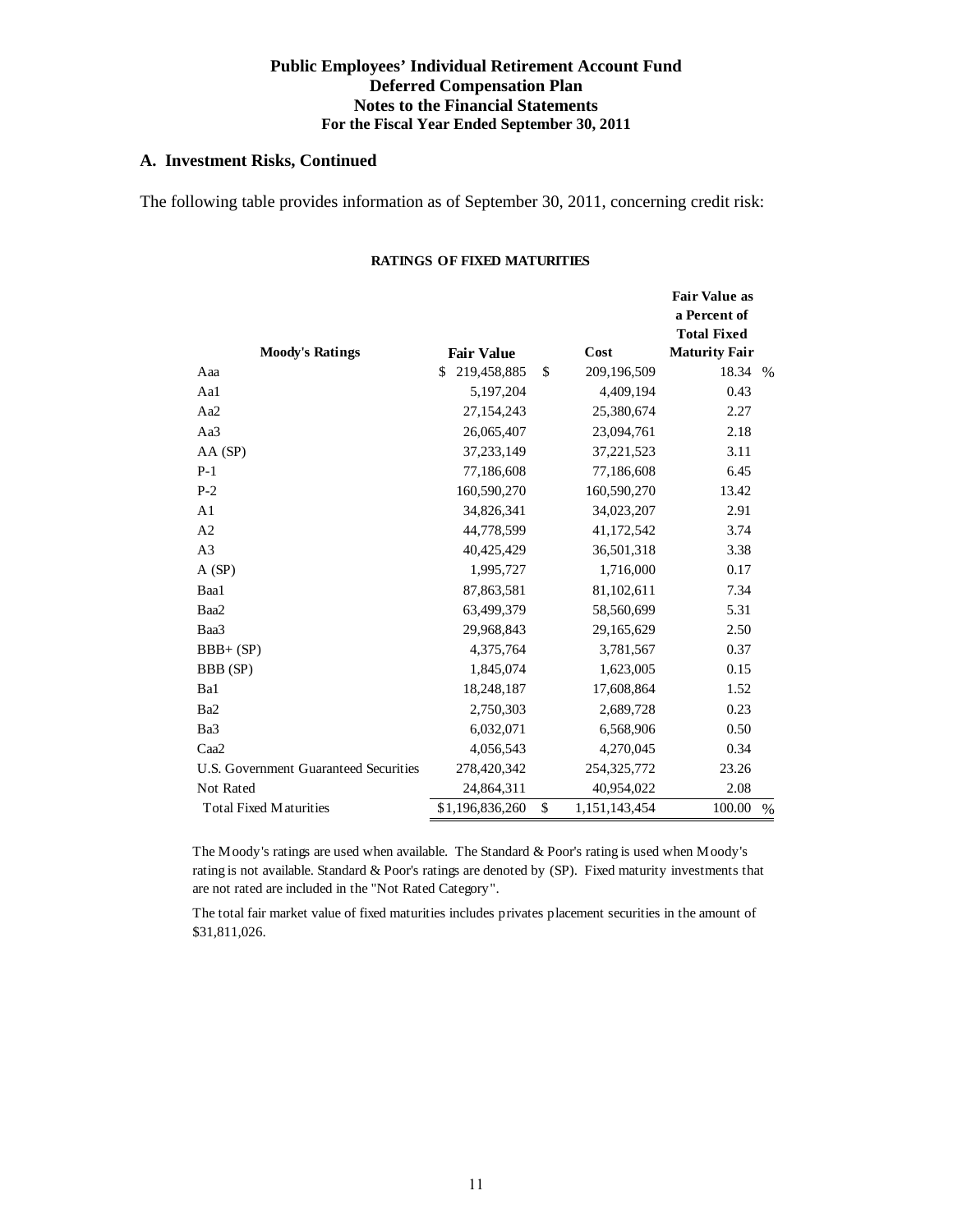#### **B. Concentration of Investments**

As of September 30, 2011, the PEIRAF/DCP owned debt securities of Federal Home Loan Mortgage Corporation and Federal National Mortgage Association, which represented approximately 5.42% and 8.25%, respectively, of the total fair value of investments.

# **C. Securities Lending Program**

The PEIRAF/DCP is authorized by the Board of Control to participate in a securities lending program. The Plan's custodian, State Street Bank and Trust Company (State Street), administers the program. Certain securities from the PEIRAF/DCP are loaned to borrowers approved by the Plan for collateral that will be returned for the same securities in the future. Approved borrowers of securities provide acceptable collateral in the form of cash (U. S. and foreign currency), any other assets permissible under Rule 15c3-3 under the Exchange Act of 1934, U. S. and non U.S. equities, and such other collateral as the parties may agree to in writing from time to time. All security loans are open loans and can be terminated on demand by the PEIRAF/DCP or borrower. The initial collateral received shall have (depending on the nature of the loaned securities and the collateral received) a value of 102% or 105% of the fair value of the loaned securities, or such other value, but not less than 102% of the fair value of the loaned securities, as may be applicable in the jurisdiction in which such loaned securities are customarily traded. Pursuant to the terms of the applicable securities loan agreement, State Street shall, in accordance with State Street's reasonable and customary practices, mark loaned securities and collateral to their fair value each business day based upon the fair value of the collateral and the loaned securities at the close of business, employing the most recently available pricing information and shall receive and deliver collateral in order to maintain the value of the collateral at no less than 100% of the fair value of the loaned securities.

The PEIRAF/DCP cannot pledge or sell collateral securities received unless the borrower defaults. Cash collateral is invested in the State Street Quality D Short-term Investments Fund (QDF). Effective December 3, 2010, the collateral fund was restructured, separating the collateral fund into two pools, a liquidity pool and a duration pool. This split allows greater flexibility in managing the available liquidity in the investment in the fund and the outstanding balance of securities on loan.

The following describes the QDF's guidelines. The QDF's Investment Manager shall maintain the dollar-weighted average maturity of QDF in a manner that the Investment Manager believes is appropriate to the objective of QDF; provided, that (i) in no event shall any Eligible Security be acquired with a remaining legal final maturity (i.e., the date on which principal must be repaid) of greater than 18 months, (ii) the Investment Manager shall endeavor to maintain a dollar-weighted average maturity of the QDF not to exceed 75 calendar days and (iii) the Investment Manager shall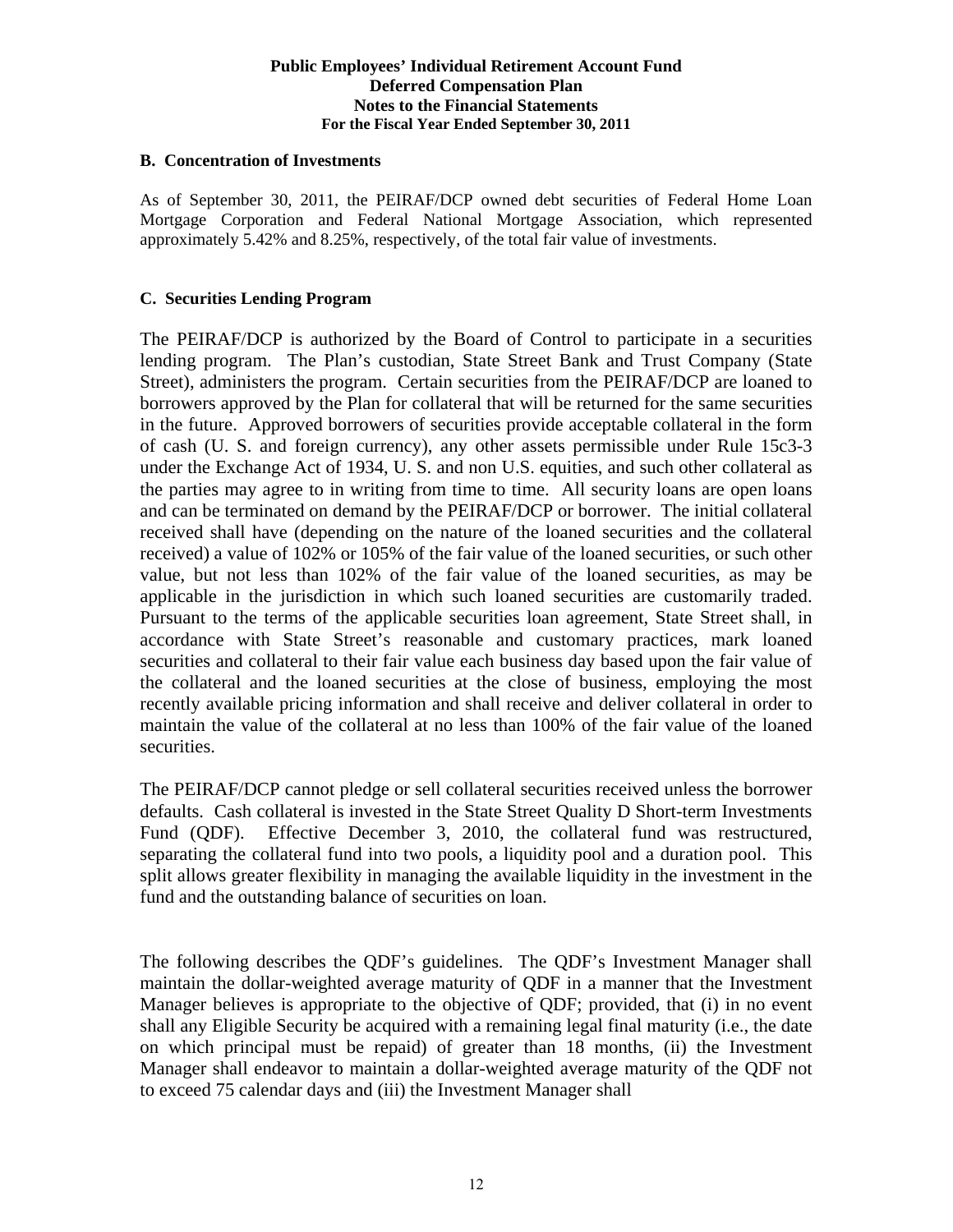# **C. Securities Lending Program, Continued**

endeavor to maintain a dollar-weighted average maturity to final of Global Securities Lending Trust (GSLT) not to exceed 180 calendar days. At the time of purchase, (i) all eligible securities with maturities of 13 months or less shall (x) be rated at least A1, P1 or F1 by at least any two of the following nationally recognized statistical rating organizations: Standard & Poor's Corp. ("S&P"), Moody's Investor Services, Inc. ("Moody's"), or Fitch, Inc. ("Fitch"), or (y) be determined by the Investment Manager to be of comparable quality and (ii) all eligible securities with maturities in excess of 13 months shall (x) be rated at least A-, A3 or A- by at least any two of  $S \& P$ , Moody's or Fitch, or (y) be determined by the Investment Manager to be of comparable quality. The QDF may invest up to 10% of its assets at a time of purchase in commingled vehicles managed by the Trustee or its affiliates that conform to the Investment Policy Guidelines. The QDF duration pool includes all asset backed securities (regardless of maturity) and securities of any type with a remaining maturity of 91 days or greater. Each QDF investor as of December 3, 2010 owned a specified percentage interest in the duration pool which is redeemable only in kind, not in cash. The GSLT duration pool will not make additional investments.

As of September 30, 2011, the average term of the loans was 64 days. Cash collateral investments in the QDF are matured as needed to fulfill loan obligations. There is no direct matching of the maturities of the loans with the investments made with cash collateral.

The fair value of the securities on loan was \$365,636,010 and the fair value of the collateral pledged by the borrowers was \$379,666,053, as of September 30, 2011. Since the amounts owed by the PEIRAF/DCP exceeded the amounts the borrowers owed to the PEIRAF/DCP, there was no credit risk exposure as of September 30, 2011. There were no significant violations of legal or contractual provisions, no borrower or lending agent default losses, and no recoveries of prior period losses during the year.

Investments purchased with cash collateral are held by the custodial agent, but not in the name of the Fund. Securities pledged as collateral are held by the custodial agent, but not in the name of the Fund. Letters of credit pledged as collateral are issued by the borrower's bank and are irrevocable. Tri party collateral is held by a third party bank in the name of the custodial agent. State Street, as custodial agent, is authorized to request a third party bank to undertake certain custodial functions in connection with holding of the collateral provided by a borrower. State Street may instruct the third party bank to establish and maintain a borrower's account and a State Street account wherein all collateral including cash shall be maintained by the third party bank in accordance with the terms of the agreement.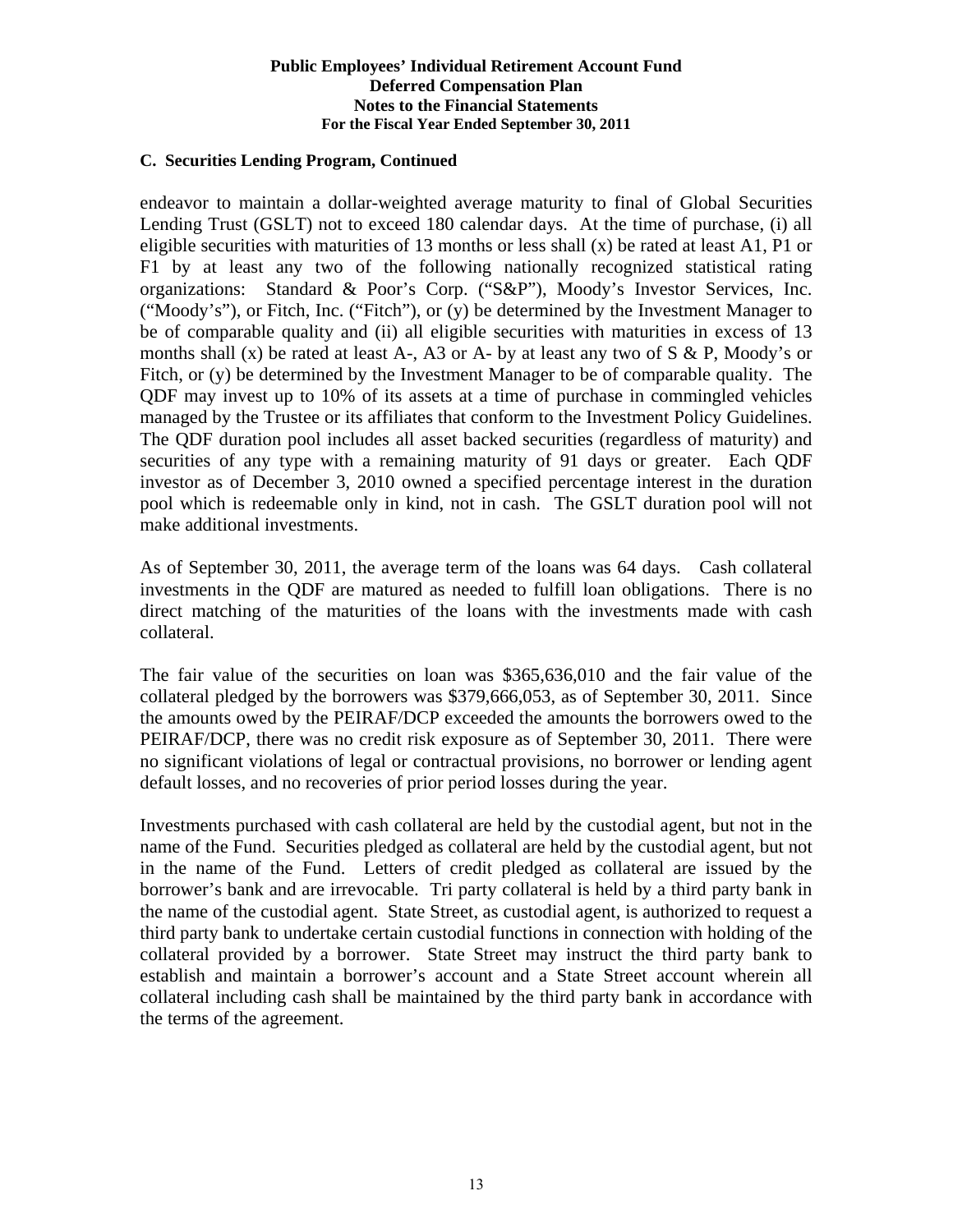# **C. Securities Lending Program, Continued**

The following table provides information as of September 30, 2011, concerning securities lent:

#### **SECURITIES LENDING - INVESTMENTS LENT AND COLLATERAL RECEIVED** (at Fair Value)

| <b>Type of Investment Lent</b>                            | <b>Amounts</b>    |  |  |  |
|-----------------------------------------------------------|-------------------|--|--|--|
| <b>For Cash Collateral</b>                                |                   |  |  |  |
| Domestic Fixed Maturities                                 | \$<br>65,701,653  |  |  |  |
| Domestic Equity                                           | 16,081,923        |  |  |  |
| Total Lent for Cash Collateral                            | 81,783,576        |  |  |  |
| For Non-cash Collateral                                   |                   |  |  |  |
| Domestic Fixed Maturities                                 | 280,438,666       |  |  |  |
| Domestic Equity                                           | 3,413,768         |  |  |  |
| Total Lent for Non-cash Collateral                        | 283,852,434       |  |  |  |
| <b>Total Securities Lent</b>                              | 365,636,010       |  |  |  |
| <b>Type of Collateral Received</b>                        |                   |  |  |  |
| Cash Collateral - Invested in State Street Quality D Fund | \$<br>83,569,476  |  |  |  |
| Non-cash Collateral                                       |                   |  |  |  |
| For Lent Domestic Fixed Maturities                        | 292,449,179       |  |  |  |
| For Lent Domestic Equity Securities Collateral            |                   |  |  |  |
| <b>EURO</b>                                               | 432,858           |  |  |  |
| GBP                                                       | 178,028           |  |  |  |
| <b>US</b> Dollar                                          | 3,036,512         |  |  |  |
| Total Non-Cash Collateral                                 | 296,096,577       |  |  |  |
| <b>Total Collateral Received</b>                          | \$<br>379,666,053 |  |  |  |